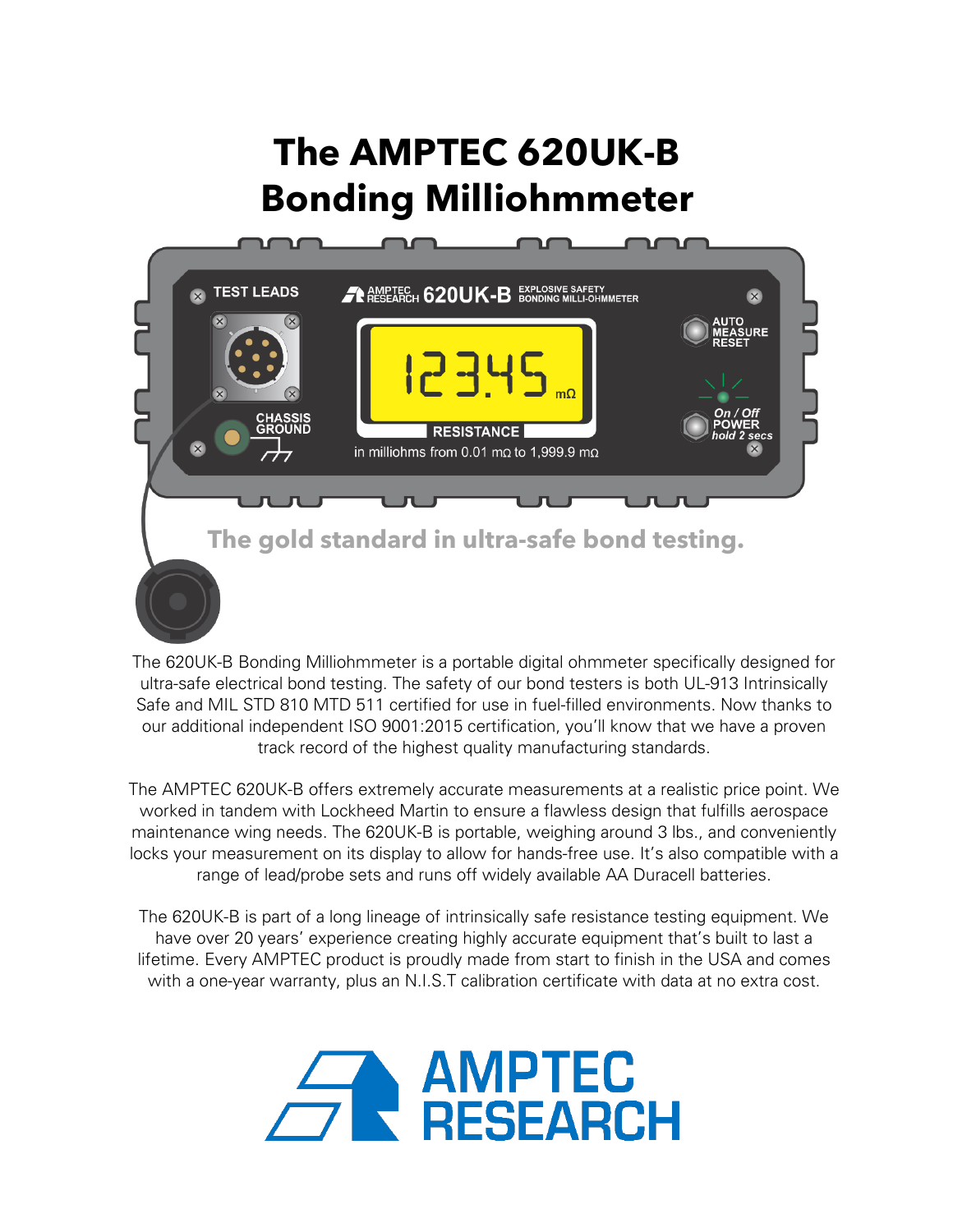

## ׅׅ֞֘֝֬֝֬֝ **The AMPTEC 620UK-B Bonding Milliohmmeter Datasheet**

## Model 620UK-B Range, Resolution, Accuracy, & Current Levels

| Range                                      | 200 m $\Omega$         | 2Ω                             |  |
|--------------------------------------------|------------------------|--------------------------------|--|
| <b>Nominal Current</b><br>$100 \text{ mA}$ |                        | $100 \text{ mA}$               |  |
| Resolution                                 | $0.01 \text{ m}\Omega$ | $0.10 \text{ m}\Omega$         |  |
| $\pm$ 0.05% of reading & range<br>Accuracy |                        | $\pm$ 0.05% of reading & range |  |

#### Model 620UK-B General Specifications

| Input Voltage  250 VDC maximum                                 |                                                           |  |
|----------------------------------------------------------------|-----------------------------------------------------------|--|
| Low Battery  Display shows LO BAT                              |                                                           |  |
| <b>Overrange Indication</b> Display shows >>>OR                | Terminal  Male 5-pin trident connector                    |  |
| <b>Temperature Coefficient</b> $\therefore$ ± 0.0025% per 1° C | <b>Temperature Limit (Operating)</b> $0^{\circ}$ to 50° C |  |
| Temperature Limit (Storage)  -40° to 75° C                     | Update Rate  3 readings per second                        |  |
| Weight (Unit Only)  3.2 lbs.                                   |                                                           |  |

### Model 620UK-B Power Specifications

| Batteries  4ea AA 1.5 VDC alkaline batteries |
|----------------------------------------------|
| Battery Box  F.O.D. resistant aluminum       |

|  | <b>Batteries</b> 4ea AA 1.5 VDC alkaline batteries | <b>Battery Brand</b> Duracell MN1500 |
|--|----------------------------------------------------|--------------------------------------|
|  |                                                    |                                      |

See the following page for a complete list of ordering information and compatible accessories.